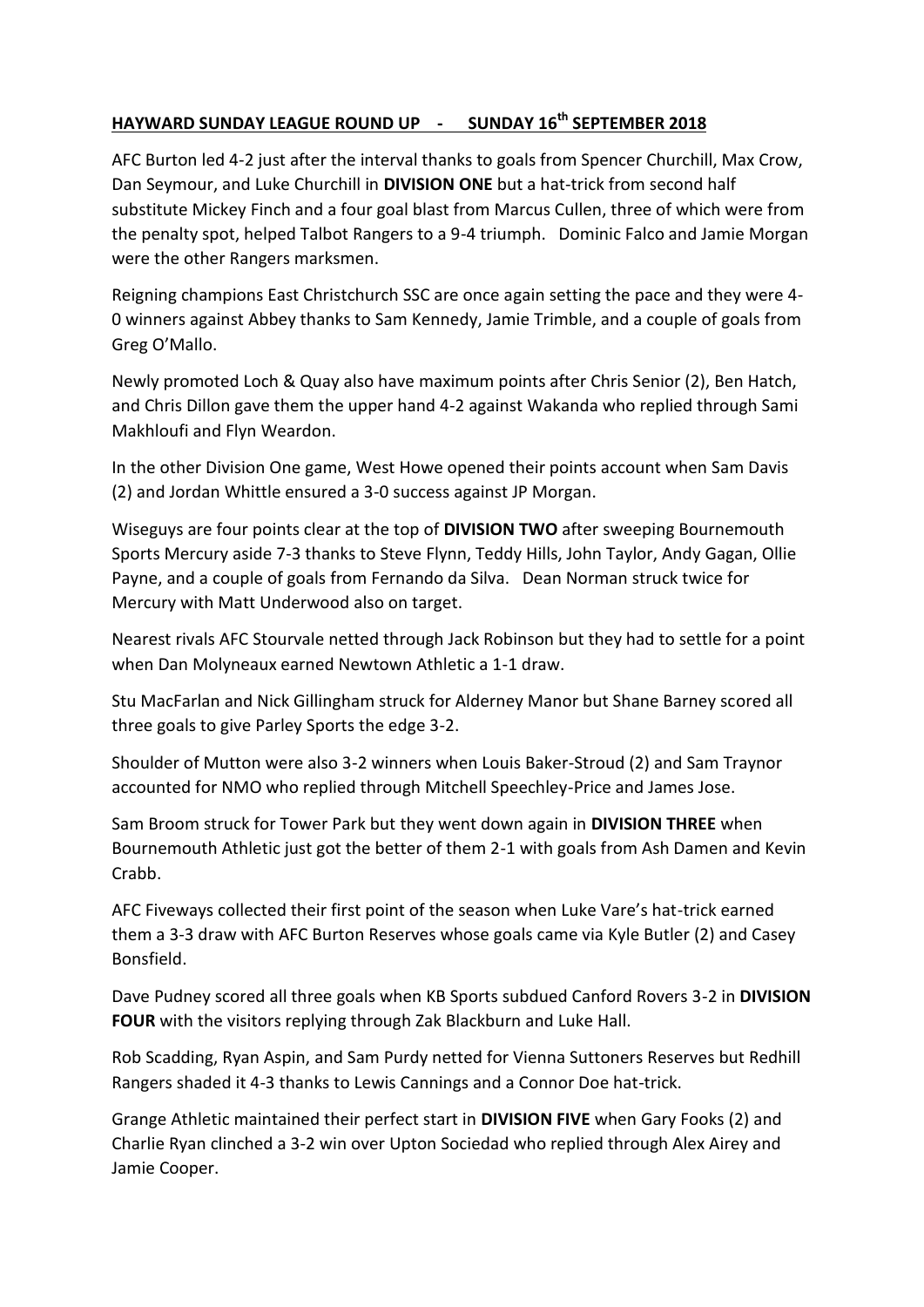Nick Burton's strike for Christchurch Starre was not enough to save them from a 3-1 defeat against Boscombe Celtic who netted through Alex Rossi (2) and Dan Howard.



Parkstone Athletic had the upper hand 5-3 thanks to Shaun Cryer, Louie Dacombe, Harvey Boothby, David Payne, and an own goal.

**DIVISION SIX** high flyers Poole Rovers hit double figures once again when they punished Boscombe Celtic Reserves 11-0. Karl Chalkley plundered four and Lewis Worrell notched a hat-trick with the other goals coming via Tyler Gregory, Tom Eyers, George Burgess, and Josh Goldsmith.

Joe Cockrane and Leon Samson both bagged hat-tricks when

Woodville Wanderers hammered Quayside 8-0 with Harry Salter and Phil Maidment adding one each.

## **UNDER 18 DIVISION**

Elliot Hemmings, Dylan Cooper, and Alex Turner nabbed two each when Ringwood Town overpowered Bournemouth Poppies to go two points clear at the top of the **BHFL UNDER 18 DIVISION** with Jamie Hamer, Chris Whalen, and Jack Boyle also on target.

Toby McGuinness earned Christchurch a 1-1 draw with Hamworthy Recreation while Jason Wallbanks struck twice in Lymington Town's 4-0 victory over Redhill Rangers with Giacomo Bigazzi and Jack Stride adding one each.

## **M.A. HART CUP COMPETITIONS ROUND UP - SUNDAY 16th SEPTEMBER 2018**

Matty Groves rattled in all five goals in AFC Wimborne's 5-1 victory over Poole Wanderers in the first round of the **M.A. HART IN-EXCESS CUP.** James Allaway scored the Wanderers consolation goal.

Adam Nicholass and Lascelles Richardson netted for Rushmere but AFC East Christchurch surprised them 5-2 thanks to goals from Ben Collie (2), Charlie Barnes (2), and Tom Easom.

Brad Connell struck twice for Vienna Suttoners and Josh Thompson added another but Bearwood Broncos edged them out 4-3 with goals from Ash Williams (2), Dan Edwards, and Dave Martin.

Ali Frew, Ashley Green, and Jason Morgan were the Richmond Park Rangers marksmen when they squeezed through 3-2 against MK Interiors whose goals came via Sam Nailor and Liam Ferguson.

Alex Hawey was the four goal star when Portchester blitzed Scott V 8-1 in the first round of the **M.A. HART LAWRENCE A BRIVATI CUP.** James Jordan and Kingsley White added two each with Jordan Osmond providing some consolation for Scott V.